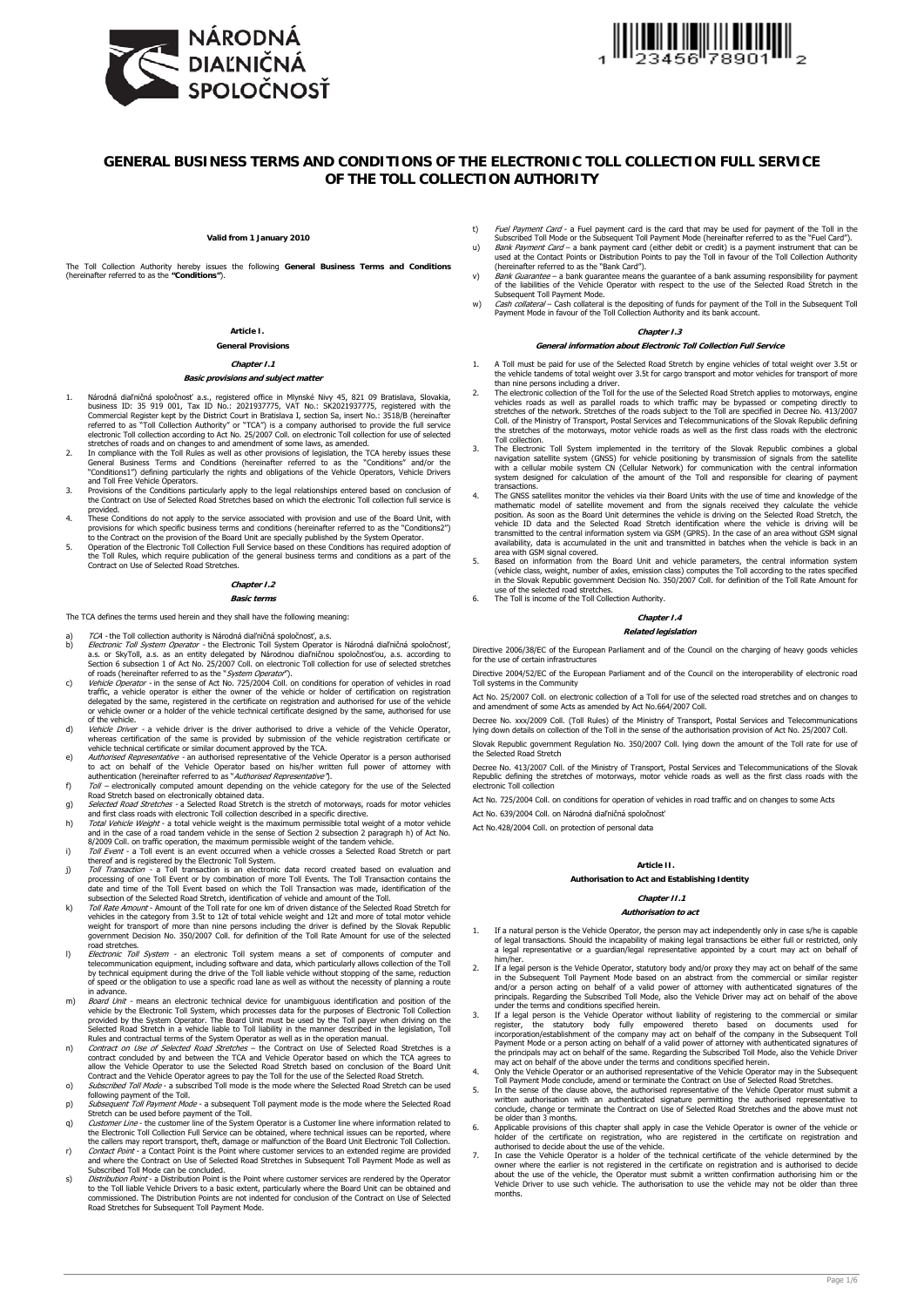- 8. In case it is not possible to find out information about the Vehicle Operator from the technical certificate<br>or the certificate on registration in the Subscribed Toll Mode, the Vehicle Operator and/or the Vehicle
- or the certificate on registration in the Subscribed Toll Mode, the Vehicle Operator and/or the Vehicle<br>Driver must submit an abstract from the commercial or similar register to identify the Vehicle Operator.<br>The Vehicle D
- associated obligations of the Vehicle Operator shall be governed by the Toll Rules.<br>In case of change to business name and/or name and sumanne, address, registered office/place of<br>business, authorisation to act or to any s **Conditions**

# **Chapter II.2**

# **Submitted documents**

- <span id="page-1-3"></span>1. Prior to conclusion of the Contract on Use of Selected Road Stretches the persons autonised to conclude the contact pursuant to "[Chapter II.1"](#page-0-0) shall submit upon request of the System Operator the technical certificate
- 
- Operator is not subject to registration in the commercial or similar register, he must submit either a deed<br>of incorporation and/or foundation deed/deed showing the way of incorporation, incorporation date,<br>name, registere
- <span id="page-1-7"></span>register or similar register in case of registration to the electronic Toll system at the contact or Distribution Points with a sworn translation into the official Slovak language; the sworn translation does
- not apply to documents made in the Czech language.<br>4. The System Operator or authorised persons may check the identity and correctness of the identification<br>data based on approval by the Vehicle Operator and/or Vehicle Dri

# **Article III.**

# **Registration in the Electronic Toll System**

#### **Chapter III.1**

# **Registration in the Electronic Toll System for vehicles liable to a Toll**

- <span id="page-1-4"></span>1. The elementary assumption for the use of the Selected Road Stretch is conclusion of the Contract on Use<br>of Selected Road Stretches between the Toll Collection Authority and the Vehicle Operator, particularly in<br>writing
- <span id="page-1-5"></span>
- registration of vehicle(s) to the Electronic Toll System.<br>3. In case of vehicle registration for the Subsequent Toll Payment Mode the Vehicle Operator or his/her<br>authorised representative may register into the Electronic T
	- a) submission of the application for registration of vehicle to the Electronic Toll System on the form defined by the System Operator for this mode type personally at a Contact Point or via internet portal of the System Operator or sending of the same by mail, e-mail or fax to the System Operator, b) via issuer of the Fuel cards, or
	- via issuer of the Fuereands, or<br>via a sales representative of the System Operator.
- 4. In case of vehicle registration to the Electronic Toll System in the Subscribed Toll Mode the Vehicle Driver may, in the name of the Vehicle Operator, apply for vehicle registration by submission of the application<br>for vehicle registration in the Electronic Toll Collection using the form specified by the System Operator<br>for this
- 
- <span id="page-1-6"></span><span id="page-1-1"></span><span id="page-1-0"></span>6. For the purposes of registering a vehicle in the Electronic Toll System the Vehicle Operator shall provide
	- particularly the following information upon the request of the System Operator:<br>a) business name, address of place of business in case the Vehicle Operator is a natural person /<br>businessman; in case the Vehicle Operator is
	- b) name or business name and registered office in case the Vehicle Operator is a legal person<br>c) name and surname, date of birth, nationality and residential address of the Vehicle I c) name and surname, date of birth, nationality and residential address of the Vehicle Driver or
	- authorised representative;<br>1) D card or passport number of the Vehicle Driver or authorised representative and ID number of<br>1) the driving licence of the Vehicle Driver;<br>1) D number of the Vehicle Operator if assigned or s
	-
	- f) tax ID of the Vehicle Operator if assigned; g) data on registration of the Vehicle Operator in a commercial or similar register if registered therein;
	-
	-
	- h) registration number of the vehicle and country where the vehicle is registered;<br>i) category of vehicle according to a specific directive;<br>j) total weight of the vehicle, number of axles and emission class of the vehicle
	- the board unit; l) assumed total length of the Selected Road Stretch planned to be covered by the vehicle in one-off use of the Selected Road Stretch or assumed total length during a selected time period in repeated
	- use of the Selected Road Stretch;
	- m) bank details of the Vehicle Operator:
- 
- <span id="page-1-2"></span>n) contact details of the Vehicle Operator. 7. In case of Toll payment in the Subsequent Toll Payment Mode the Vehicle Operator or the authorised representative shall provide the System Operator with information about securing of the Toll payment liability according to ["Chapter VI.3](#page-2-0)".
- 8. The Vehicle Operator shall provide information in conformity with sections [6](#page-1-1) and [7](#page-1-2) for all vehicles to be
- registered.<br>3. The Vehicle Operator and Vehicle Driver agree that the information provided for registration of the<br>3. The Vehicle into the Electronic Toll System may also be used for conclusion of the Contract on provision Selected Road Stretch.
- 10. The Vehicle Operator, his/her authorised representative and, in the Subscribed Toll Mode the Vehicle Driver, is responsible for the correctness of registration information provided. In case the registration information is not correct, incomplete or changed before the conclusion of the Contract on Use of Selected Road Stre

#### **Chapter III.2**

#### **Registration of vehicles exempted from the Toll**

- 1. The vehicles exempted from the Toll are specified in Act No. 25/2007 Coll. on electronic Toll collection for use of selected stretches of roads.
- 
- 2. The Vehicle Operators required for registration in the Electronic Toll System are those with vehicles:<br>
a) armed forces or civil units of a sending country for the purposes of performing service obligations;<br>
b) emergen
	-
- d) vehicles used for maintenance of the Selected Road Stretch;<br>e) of an entity delegated by the Toll Collection Authority (the
- e) of an entity delegated by the Toll Collection Authority (the System Operator) used for electronic Toll collection and inspection of the Electronic Toll Collection, vehicles of the customs
- administration.<br>3. The Vehicle exempted from the Toll must apply to the System Operator for<br>registration of the vehicle in the Electronic Toll System before use of the Selected Road Stretch<br>exclusively at a Contact Point b the website of the System Operator [\(www.emyto.sk\)](http://www.emyto.sk/).<br>4. For registration of the vehicle exempted from the Toll, the Vehicle Operator must submit the following
- .<br>ration data:
	- a) business name, address of place of business in case the Vehicle Operator is a natural person /<br>businessman; in case the Vehicle Operator is another natural person it is possible to ask for their<br>name, surname, date of b b) name or business name and registered office in case the Vehicle Operator is a legal person;<br>c) registration number of the vehicle and country where the vehicle is registered;
- 
- d) contact details of the Vehicle Operator.<br>S. When registering the vehicle exempted from the Toll, the System Operator will receive documents<br>identifying the person of the Vehicle Operator exempted from the Toll as well a applies to the vehicle.
- 6. The Vehicle Operator with a vehicle exempted from the Toll is not liable to pay the Toll during the term of the exemption for use of the Selected Road Stretch and to fit a Board Unit to the vehicle.
	- The vehicles exempted from Toll liability should undergo inspection by Toll police and demonstrate the **c** venicles exempted<br>sons for exemption.

#### **Article IV.**

#### **Contract on Use of Selected Road Stretches**

#### **Chapter IV.1**

## **Conclusion of the contract**

- 1. Following the registration data provided, the Toll Collection Authority will conclude the Contract on Use of Selected Road Stretches with the Vehicle Operator.
- 2. The Contract on Use of Selected Road Stretches may be concluded in the following modes:<br>a) subscribed Toll or
- 
- a) subscribed Toll, or<br>
b) subsequent Toll payment.<br>
3. The Contract on Use of Selected Road Stretches may be concluded by the Vehicle Operator and/or<br>
his/her Authorised Representative in the Subsequent Toll Payment Mode:
	- a) personally at any Contact Point;<br>
	b) via issuers of the Fuel cards and b) via issuers of the Fuel cards approved by the Toll Collection Authority of which a list is available at
- 
- the website portal (<u>www.emyto.sk</u>),<br>
c) via a sales representative of the System Operator.<br>
4. The Contract on Use of Selected Road Stretches in the Subscribed Toll Mode may be concluded by the<br>
4. The Contract on Use of
- in ["Chapter II.2](#page-1-3)" to verify the registration data and data required for conclusion of the Contract.
- 6. Substantial details of the Contract on Use of Selected Road Stretches are:<br>
a) identification data of the parties and information about the vehicle(s) according to "[Chapter III.1](#page-1-4)",<br>
b) name and surname, date of birth, r
	-
	-
- c) information about Toll payment mode;<br>
7. The Contract on Use of Selected Road Stretches with the selected Toll payment mode.<br>
7. The Contract on Use of Selected Road Stretches with the Subsequent Toll Payment Mode inclu
	-
	-
	- d) information about the expected term of the Selected Road Stretch used during the billing period
	- for each vehicle eligible to the Subsequent Toll Payment Mode;<br>information about the amount of the bank guarantee for securing the Toll liability payment, issuing<br>bank, date of issue, term of the bank quarantee and potenti
	- or f) amount of the Cash Collateral; or
	-
	- amount of the Cash Conacerar, of<br>information about the issuer of the Fuel card;<br>contact data of the person responsible for billing and payment of the Vehicle Operator:
- h) contact data of the person responsible for billing and payment of the Vehicle Operator;<br>i) obligation of fixed installation of the Board Unit in the vehicle.<br>In case a Vehicle Operator has a vehicle registered in the El Payment Mode.
- 9. The Vehicle Operator is responsible for the correctness and truthfulness of data contained in the Contract on Use of Selected Road Stretches.

# **Chapter IV.2**

#### **Change to the contract**

- 1. Change to the Contract on Use of Selected Road Stretches in the Subsequent Toll Payment Mode can be
- effected by the Vehicle Operator or Authorised Representative at a Contact Point or via the issuer of the Fuel cards under the same conditions that applied to the condusion of the same.<br>2. Change to the Contract on Use of
- 
- Toll Mode) shall be obliged to inform of any changes to the System Operator within five days at the latest<br>from the date when the changes either occurred or were known to them.<br>Change to total weight of the vehicle, vehicl
- communicated by setting the Board Unit accordingly.<br>
5. The System without undue delay and in case<br>
substantial sections of the Contract on Use of Selected Road Stretches are changed, an amendment to<br>
the Contract on Use o
- vehicle until receipt of confirmation of the change made to the Electronic Toll System by the System Operator and/or until conclusion of an amendment to the Contract on Use of Selected Road Stretches. This does not apply when change to data results in reduction of the Toll rate or exemption of the vehicle
- from the Toll.<br>7. In case of change to the Vehicle Operator for which a vehicle is registered in the Electronic Toll System,<br>8. the new Vehicle Operator, his/her Authorised Representative, and Vehicle Driver in the Subscri and provide the System Operator with the registration data. The original Vehicle Operator shall return the Board Unit and cover any and all liabilities towards the Toll
	- Collection Authority and/or the System Operator. Provisions of clause [8](#page-1-6) of ["Chapter IV.1"](#page-1-7) shall apply in
- case of failure to perform as mentioned above.<br>
1. In case of any change to data of the technical certificate or vehicle registration certificate, the Vehicle<br>
1. Operator, his/her Authorised Representative and, Vehicle Dr on Use of Selected Road Stretches.
- 9. In cases of change (deleting, adding) a vehicle or parameters related to the vehicle, the Contract on Use of Selected Road Stretches shall be modified only in the sections applicable to the vehicles.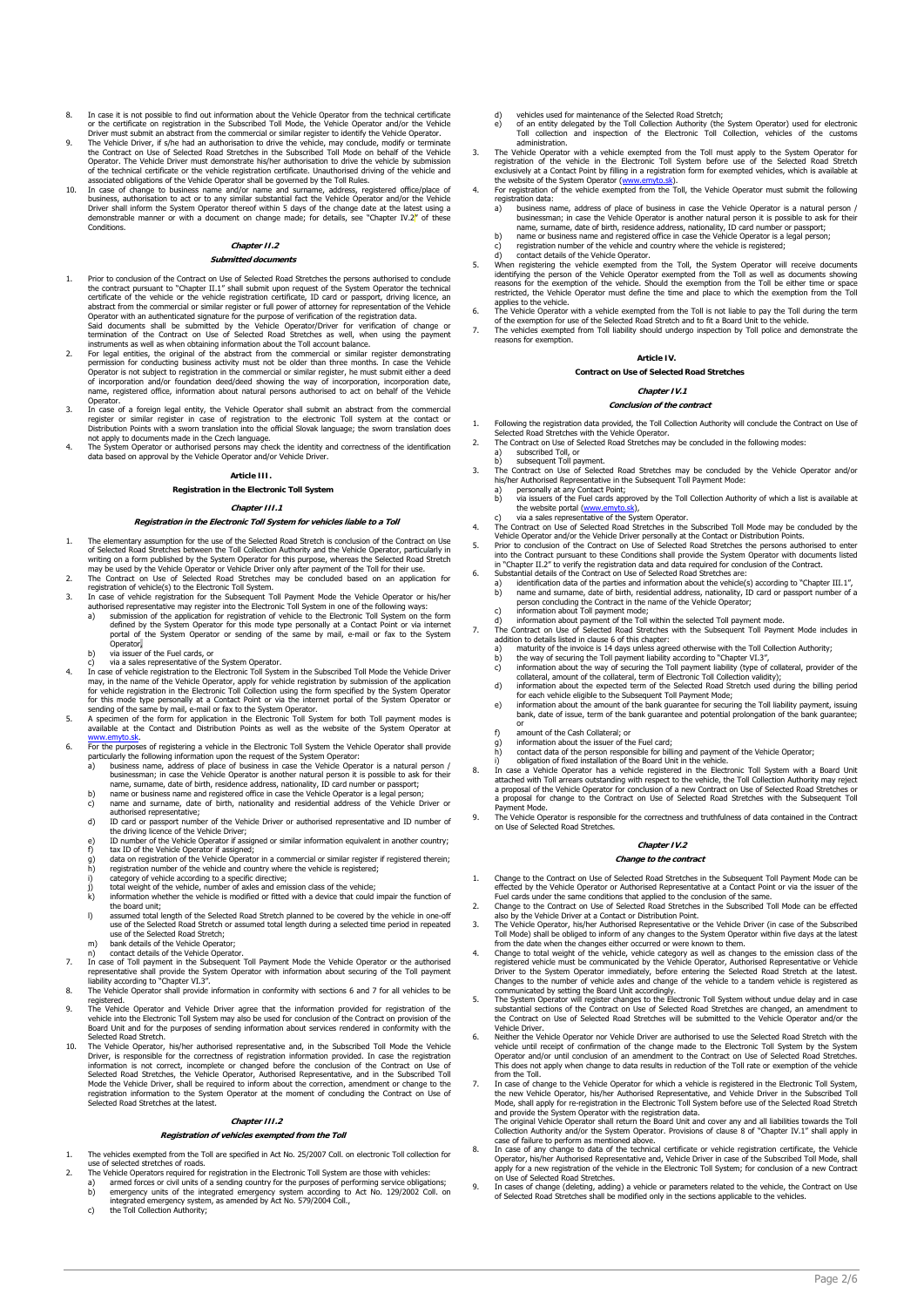### **Chapter IV.3**

#### **Termination of the contract**

- 1. The Contract on Use of Selected Road Stretches shall terminate six months from recording of the last Toll transaction by the Board Unit attached to the vehicle. Termination of the Contract on Use of Selected<br>Road Stretches also terminates the Contract on provision of the Board Unit.<br>If, based on the Contract on Use of Selected
- Road Stretch by more vehicles he/she owns, the Contract on Use of Selected Road Stretches shall cease to apply after six months from recording of the last Toll transaction by the Board Unit only in the section<br>applicable to the vehicle to which the Board Unit is assigned in the Electronic Toll System and which has<br>recorded the Board Unit to which no Toll transaction has been recorded over the past six months.
- 3. Return of a functional and damage-free Board Unit including any accessories thereto defined in the Board Unit operation manual terminates the Contract on Use of Selected Road Stretches as a whole or in the
- section applicable to a vehicle to which the Board Unit was assigned.<br>The Contract on Use of Selected Road Stretches ceases to exist upon written termination of the Contract<br>by any of the parties. The notice period is one delivery of the notice to the System Operator's office.

### **Article V.**

# **Toll Tariff**

## **Chapter V.1 Toll Rate**

- 1. The Toll Rate for the use of the Selected Road Stretch is defined in the Slovak Republic government Regulation No. 350/2007 Coll. The Toll Rate is converted from Slovak Crowns to EUR in the sense of Euro<br>Currency Introduction in the Slovak Republic Act No. 659/2007 Coll. Current Toll Rates are published by<br>the System Ope
- categories:
	- a) from 3.5t to 12t of total vehicle weight or a vehicle tandem for cargo transport regardless the number of axles; b) from 3.5t to 12t of total vehicle weight for transport of more than nine persons including the driver
	-
	- regardless the number of axles;<br>c) 12t and more of total vehicle weight or a tandem vehicle for transport of more than nine persons<br>including the driver regardless the number of axles; d) 12t and more of total vehicle weight or a tandem vehicle for cargo transport according to the
- number of axles; 3. The Toll Rate is determined for all vehicles from 3.5t and more of total weight according to EURO

#### **Chapter V.2**

#### **Rules for calculation of the Toll**

The Toll Rules determine the following rules applicable to calculation and collection of Toll in some specific The Toll Kules determine the Tollowing

- 1. The Selected Road Stretch can be used in both directions, which are charged separately based on the record on use in the Electronic Toll System. The Selected Road Stretch may be divided into more sections where the Selected Road Stretch may be either entered or left (hereinafter referred to as the "substretch")
- The Toll is due at full amount for the whole Selected Road Stretch regardless the real distance driven by<br>the vehicle or number of sub-stretches used within one Selected Road Stretch and based on the<br>policable Toll Rate.<br>C
- specific directives, whereas:<br>a) a vehicle may not u a) a vehicle may not use any sub-stretch of the Selected Road Stretch twice without repeated
- 
- 
- payment of the Toll for use thereof;<br>a vehicle entering the Selected Road Stretch and stopping therein later or leaving thereof without<br>the use of all sub-stretches of the Selected Road Stretch may use all unused sub-stret Stretch<sup>.</sup>
- d) a vehicle that starts using the Selected Road Stretch in the opposite direction is subject to re-charging for the use of the Selected Road Stretch and provisions a) to c) shall apply for the use thereof.

#### **Chapter V.3**

### **Alternate method for calculation of the Toll**

If it is impossible to calculate or charge the Toll electronically or based on data obtained electronically or if it is impossible to enter the Contract on Use of Selected Road Stretches at a Contact or Distribution Point, the System Operator shall determine the Toll rate in an alternate method for allowing the vehicle to drive in the Selected Road Stretch as follows:

<span id="page-2-0"></span>1. The Vehicle Operator and/or Vehicle Driver shall provide the following data to the System Operator:

emission class.

- a) vehicle registration number; b) vehicle category; c) total weight of the vehicle, number of axles and emission class of the vehicle;
- 2. The System Operator will calculate and charge the Toll for a 50 km distance on the Selected Road Stretch with the use of the relevant Toll Rate applicable to the vehicle and allow the Vehicle Driver to drive to the
- nearest Contact or Distribution Point.
- 3. The System Operator shall issue a payment confirmation to be used by the Vehicle Operator and/or<br>driver at the moment and place of inspection carried out by a person authorised for this purpose.<br>4. The Vehicle Operator
- 

# **Article VI.**

# **Payment of the Toll and payment instruments**

- 1. The Vehicle Operator is liable for payment of the Toll and the same applies to the Vehicle Driver at the moment and place of inspection.
- 2. Extraordinarily for the purposes of authorisation to use the Selected Road Stretch, the Toll payment condition is regarded met:
	- a) in a case when the vehicle is registered in the Subscribed Toll Mode, by crediting the relevant amount of the subscribed Toll Collection Authority's account, whereas crediting of the sum is meant also an authorisation o Point;
	- b) in a case when the vehicle is registered in the Subsequent Toll Payment Mode the Selected Road Stretch may be used only when the Vehicle Operator provided a security for the Toll payment according to "[Chapter VI.3"](#page-2-0) and at the same time the Vehicle Operator is not in arrears with payment of any Toll liability based f

#### **Chapter VI.1**

#### **Payments in the Subscribed Toll Mode**

1. For payments in the Subscribed Toll Mode, the Toll may be paid as follows:<br>a) in cash at a Contact or Dictribution Belgium I cash at a Contact or Distribution Point;

- b) by Bank card at a Contact or Distribution Point, whereas the Bank card must be approved by the System Operator. The list of accepted Bank cards is published on the internet website of the
- System Operator ([www.emyto.sk](http://www.emyto.sk/)),<br>c) by Fuel card at a Contact or Distribution Point, the issuer of which is approved by the System<br>Operator. The list of accepted Fuel cards is published on the internet website of the System
- Operator [\(www.emyto.sk\)](http://www.emyto.sk/),<br>
d) by wire transfer, bank transfer of the deposit directly into the Toll Collection Authority's bank
- account with the use of a payment order;<br>2. Payment by the bank and accepted by the bank and accepted by the lauthorisation centre and accepted by the<br>issuer of the bank or Fuel cards. In case of authorisation failure or n
	-
	- -
- 3. The following limits are determined in payment of the Toll:<br>
a) The following limits are determined in payment of subscribed Toll in cash is EUR 50;<br>
b) Maximum amount of one-off payment of subscribed Toll in cash is EU
- Board Unit indicates the limit according to the operation manual of the Board Unit to the Vehicle Operator and/or Vehicle Driver. Based on the indication of low Toll subscription balance the Vehicle Operator and/or vehicle Driver. Based on the mulcation of low for subscription balance the vehicle c<br>and/or Vehicle Driver should arrive at the nearest Distribution Point and subscribe the Toll or le
- Selected Road Stretch.<br>5. If the Toll subscription balance reveals the Vehicle Operator and/or Vehicle Driver did not pay for the<br>1. Toll, a Toll Supplementary Payment will be made out for payment. The Toll Supplementary P
- 
- published by the System Operator at the website portal (<u>[www.emyto.sk](http://www.emyto.sk/)</u>).<br>
6. Unused subscribed Toll (overpayment) is returned back to the Vehicle Operator and/or Vehicle Driver<br>
only after the Contract on Use of Selected R account of the Vehicle Operator and no EUR 100 is paid in cash.
- 8. Unused subscribed Toll paid by the Fuel card will be returned by the Toll Collection Authority to the bank
- account of the Vehicle Operator only.<br>
Bank fees associated with the return of unused subscribed Toll in cash shall be paid by the Vehicle<br>
Operator and/or Vehicle Driver according to the tariff of fees as published on the
- Toll, complaint procedures specified in ["Article IX](#page-4-0)" shall be used.
- 101, complaint procedures specified in Article IA strain be used.<br>11. In case of lost, stolen or an otherwise misused bank or Fuel card without blocking of the same by the Vehicle Operator at the card issuer, the Toll Collection Authority shall not be liable for payments made by the card and therefore, no Toll payments made by the card are refunded.

## **Chapter VI.2**

# **Payments in the Subsequent Toll Payment Mode**

- 1. In the Subsequent Toll Payment Mode, payments of the Toll (invoices) can be effected as follows: a) wire transfer directly to the account of the Toll Collection Authority; b) collection transfer from account of the Vehicle Operator;
	-
	- c) via issuers of the Fuel cards; d) by Bank card at a Contact Point, whereas the Bank card must be approved by the System Operator. The list of accepted Bank cards is published on the internet website of the System
	- Operator [\(www.emyto.sk\)](http://www.emyto.sk/),<br>
	e) by Fuel card at a Contact Point, the issuer of which is approved by the System Operator. The list of
- accepted Fuel cards is published on the internet website of the System Operator ([www.emyto.sk](http://www.emyto.sk/)),<br>f) in cash at a Contact Point.<br>In case of payment of the Toll (invoice) by wire transfer, the Vehicle Operator shall identify wire transfer from a foreign bank or in case no variable or specific field can be entered in the bank transfer, the Vehicle Operator must indicate both fields in the note field of the wire transfer in the
- following format VS:XXXXXXXXXX;SSXXXXXXXXXX. 3. In case of payment of the invoice by collection, the Vehicle Operator shall arrange for the collection order according to the payment schedule setting the collection payments issued by the System Operator. The Vehicle Operator shall inform the Toll Collection Authority about a bank account where the Toll Collection Authority may affect collection for payment of the Toll or of monthly payments. 4. In case of payment of the invoice via the issuers of Fuel cards the Toll Collection Authority sends an
- invoice to the Vehicle Operator; this invoice is indicative only and the Vehicle Operator does not pay for
- the invoice. 5. The Toll Collection Authority has the right to reject the Fuel card at any time from the list of approved cards. In case of rejection of the Fuel card the Vehicle Operator is informed by the Board Unit that
- indicates the same according to the operation manual for the Board Unit.<br>
6. In case of rejection of the Fuel card from the list of approved cards the Vehicle Operator shall arrange a<br>
new form of securing the liability fo
- 7. Payment for the Toll must be credited to the Toll Collection Authority's bank account on the maturity date of each invoice at the latest; otherwise, provisions of ["Chapter VI.4](#page-3-0)" shall apply.

# **Chapter VI.3**

### **Securing of liability for payment of the Toll**

- 1. Prior to conclusion of the Contract on Use of Selected Road Stretches in the Subsequent Toll Payment<br>Mode the Vehicle Operator and/or Authorised Representative shall provide the Toll Collection Authority an<br>option for s
	- a) a bank guarantee<br>b) a Cash Collateral:
	- a Cash Collateral;<br>via an issuer of the Fuel cards
	-
- c) via an issuer of the Fuel cards.<br>2. The security of Toll payment liability shall last for the term of the Contract on Use of Selected Road<br>5. Stretches and must secure liabilities for all vehicles contained therein<br>3. T
- depending on the category, total weight, number of axles and emission class of the vehicle, Toll rate,<br>assumed number of covered kilometres on the Selected Road Stretch, duration of clearance period,<br>deadlines for maturity acaamics toi<br>Road Stretch
- -------<br>wing formula is used for calculation of the minimum amount of the bank guarantee and Cash The follow<br>Collateral:

 $BZ = T * PV * KM * (ZO + 2 * DD + 3),$ 

where

- 
- BZ: bank guarantee<br>T: Toll rate (recommended using the highest vehicle rate specified in the Contract)
- PV: number of vehicles<br>KM: assumed average mileage/vehicle/day
- 
- 
- *DO:* term of clearance period (30 days, constant value)<br>D. agreed maturity of invoices (14 days as standard)<br>5. In case of securing the Toll payment liability by a bank guarantee, the latter must be issued by a bank<br>sele validity of a bank guarantee is 18 months. A form for the bank guarantee is available at Contact Points<br>and the Internet website portal of the System Operator (www.emyto.sk).
- and the Internet website portal of the System Operator ([www.emyto.sk](http://www.emyto.sk/)).<br>6. The Toll Collection Authority has the right to review the bank guarantee submitted and inform the Vehicle<br>Operator about acceptance or rejection the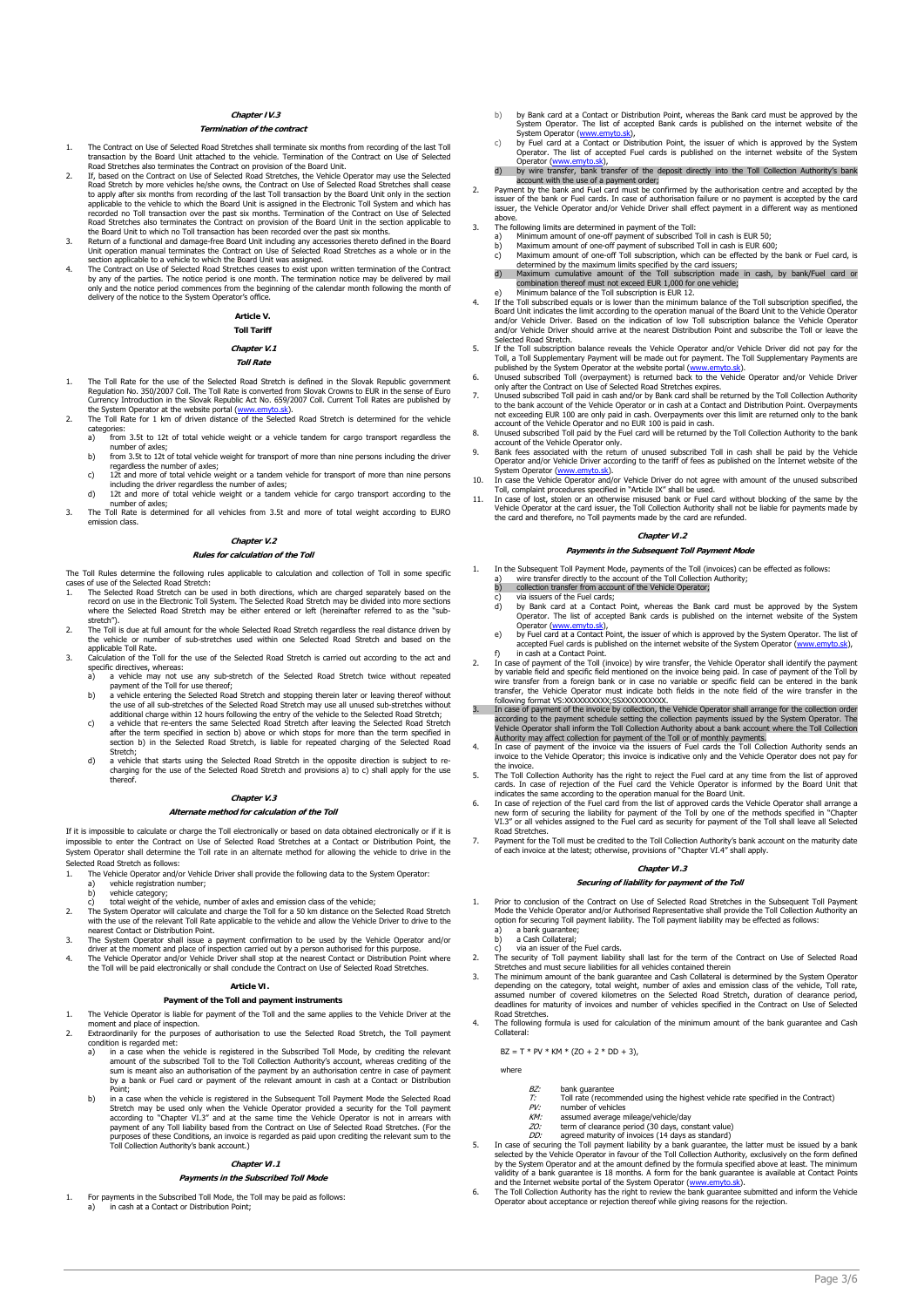- 7. In case of securing the Toll payment liability by a Cash Collateral, the Vehicle Operator shall pay the minimum calculated amount according to the formula mentioned above before conclusion of the Contract on Use of Selected Road Stretches in favour of the Toll Collection Authority's bank account by wire
- transfer.<br>B. In case of change to data based on which the minimum amount of the security of the Toll payment<br>liability is calculated; in case of insufficient coverage by the bank guarantee or Cash Collateral the Vehicle<br>Op liability:
	- in case of additional security through change to the original bank guarantee the Vehicle Operator<br>shall provide the Toll Collection Authority with an amendment to the issued bank guarantee and<br>the Toll Collection Authority rejection.
	- b) in case of additional security due to a change of the original amount of Cash Collateral the Vehicle Operator shall pay additional money in favour of the Toll Collection Authority and its bank account by wire transfer reflecting the changes to parameters in calculation of the minimum amount of the
- bank guarantee.<br>
9. The Toll Collection Authority informs the Vehicle Operator about an insufficient security of the Toll<br>
payment liability provided by the bank guarantee and/or Cash Collateral as follows:<br>
a) in case the
	-
	- communication channels;<br>b) in case the liability reaches 80% of the minimum bank guarantee and/or Cash Collateral in a<br>clearing period, the Toll Collection Authority informs the Vehicle Operator via the Board Unit that<br>ind
- c) in case the liability reaches 95% of the minimum bank guarantee and/or Cash Collateral in a<br>clearing period, the Toll Collection Authority informs the Vehicle Operator by blocking all Board<br>Units listed in the Contract
- - b) at Contact Points, whereas the Vehicle Operator shall submit the Fuel card physically and provide
	- data for which vehicles the Fuel card secures the Toll payment liability before conclusion of the<br>Contract on Use of Selected Road Stretches. The Toll Collection Authority informs the Vehicle<br>Operator about acceptance or r
- Fuel card. 11. In case the Fuel card was blocked by the issuer of the Fuel cards, the Toll Collection Authority is authorised to block any and all Board Units where the security of the Toll payment liability is covered by
- the blocked card.<br>21. Changes to the securing of the Toll payment liability in any way as specified herein shall be<br>communicated by the Vehicle Operator and submitted to the Toll Collection Authority for acceptance<br>immedia Toll payment liability otherwise.

# **Chapter VI.4**

#### **No payment, Toll late payment**

- 
- <span id="page-3-0"></span>1. The Vehicle Operator shall be liable for timely and proper payment of liabilities.<br>2. A proper payment is a payment containing all main identification data correctly as specified in invoice,<br>particularly the variable fi
- without giving the main identification data and such payment shall not be regarded as paid. In case of late payment of the Vehicle Operator's liabilities, the Toll Collection Authority may charge late interest to the Vehic
- Vehicle Driver is informed about such blocking by an indication shown on the Board Unit according to
- applicable operation manual.<br>
5. In case of the late payment of liabilities, the System Operator shall send the first reminder to the Vehicle<br>
19 Operator within three business days of fruitess expiration of the liability
- 
- after fruitless expiration of the maturity of the first reminder. The second reminder is due within 14 days.<br>In case the liability is not paid by the Vehicle Operator after expiration of deadline specified in the second<br>re execution, if needed
- 8. The Vehicle Operator shall bear all fees associated to enforcement of the liabilities as well as the related fees/expenses.
- 9. In case the Vehicle Operator did not pay for his/her payment liabilities stemming from the Contract<br>entered into with relation to the use of the Selected Road Stretch as well as all amendments thereto<br>properly and in ti
	- b) in case of a Cash Collateral, to use the funds in favour of the Toll Collection Authority;
- c) in case of Fuel card issuers, to ask the issuers for payment of the liabilities;<br>10. In case the liability is not covered by either the bank guarantee or the Cash Collateral, the Toll Collection<br>Authority may proceed wi

## **Chapter VI.5**

#### **Prices and payment terms**

1. Fee rates associated with provision of the Electronic Toll Collection Full Service are covered in the

- applicable tariff of fees. 2. The prices in the tariff are specified in EUR including value added tax. 3. Payments based on the Contract on Use of Selected Road Stretches are possible only in EUR.
- 4. For the Subscribed Toll Mode, the eserice feas are charged before provision thereof, whereas the Vehicle<br>Operator and/or Vehicle Driver will get the same only after payment of the sum applicable for the fee.<br>For the Sub
- 
- 6. The currently applicable tariff of fees shall be used at the moment of providing a service.

### **Article VII.**

## **Inspection of Adherence to the Toll Liability**

## **Chapter VII.1**

# **Entities authorised to inspect the Toll liability**

- 1. The inspections of the Toll payment liability and obligations of the Vehicle Operator according to Act No.<br>25/2007 Coll. on electronic Toll collection for use of selected stretches of roads are carried out by entities<br>d inspections are:<br>a) employee
	- a) employees being defined as delegated persons by the Toll Collection Authority (employees of the<br>- System Operator identifying themselves by an ID card of the delegated person);<br>b) employees of the Toll Collection Author
	-
- 2. persons delegated for inspection (supervisors) of the Toll liability, except for the uniformed Toll Police members, must identify themselves during their course of service by an ID card issued by the Ministry of Transport, Postal Services and Telecommunications. The Toll Police members prove their identity by a
- service ID card.<br>3. Inspection of the charged vehicles is carried out by the Toll Collection Authority with the use of mobile<br>5. Inspection units (Toll Police vehicles), stationary, and portable devices.<br>4. Information abo
- devices as well as the Toll Police vehicles is not to be provided by the Toll Collection Authority to a
- Vehicle Operator or to third persons.<br>5. The persons delegated for inspection may use technical equipment for recording and processing of data<br>6. The persons delegated for inspection 3 and 4 of Act No.25/2007 Coll. on elec

#### **Chapter VII.2**

### **Obligations of inspected persons**

- 1. The inspection pursuant to Act No. 25/2007 Coll. on electronic Toll collection for use of selected stretches<br>of roads applies to the Vehicle Operators and also the Vehicle Drivers on the place and at the time of<br>inspect
- Inspection of the foll payment.<br>2. In case of doubts whether or not the vehicle is charged the supervisors may order the inspection to the extent according to Act No. 25/2007 Coll. on electronic Toll collection for use of selected stretches of<br>towards and the Vehicle Driver of the vehicle being controlled must cooperate to the extent of the<br>obligations applic
	-
	-
	- paid for the vehicle being inspected or not paid in the correct amount;<br>not continue in the drive if the Vehicle Driver did not place or start the Board Unit in the vehicle,<br>set the incorrect technical data about the vehic
	- d) submit an ID card upon request as well as the vehicle registration certificate, approval and/or permission for driving the vehicle and/or transport of cargo as required by the legislation of the Slovak Republic;
	- e) provide all documents and data required for inspection of the vehicle category, weight category
	- and emission class for the purpose of determination of the Toll rate;<br>
	f) provide data about the Vehicle Operator. In case the Vehicle Diver is not registered as the Vehicle<br>
	Operator in the vehicle registration certificat
	- shows no outstanding Toll payments with respect to the vehicle or other charged vehicle of the<br>provide explanations and other documents if needed upon request;<br>hypovide explanations and other documents if needed upon reque
	-
	-
	-
	-
- k) to pay the calculated owing amount of the Toil at the place and time of the inspection;<br>if it is impossible to prove the real vehicle mileage covered on the Selected Road Stretch, the<br>Vehicle Operator must pay the Toll statements submitted thereafter shall be disregarded in the calculation of the owing Toll. 4. Costs incurred to the Vehicle Driver or the Vehicle Operator during and associated with the vehicle
- inspection are covered by the Vehicle Operator.<br>5. A Vehicle Operator with an exemption from Toll, except for vehicles exempted from the Toll according to<br>Section 4 of Act 25/2007 Coll., must submit an applicable docum

#### **Chapter VII.3**

#### **Obligations and rights of the Toll Police members**

- 1. The Toll Police member may seize the registration certificate and the registration licence plate in case the<br>Vehicle Driver fails to pay the Toll. In case the Vehicle Driver is not willing to surrender the licence plate shall be seized until the Toll is paid.
- 2. The Toll Police member shall issue a numbered confirmation about seizing of the registration certificate and/or the registration licence plate.
- 3. In case the Toll was paid without any doubts, the seized registration certificate and the licence plate shall<br>be returned immediately to the Vehicle Driver or Vehicle Operator. If the Toll was demonstrably paid<br>within 1 which seized them, shall be responsible for returning them. If the Toll was demonstrably paid after 15 days from seizing the registration certificate and the vehicle licence plate and the vehicle is registered in
- Slovakia, the Police department which registers the vehicle, is responsible for the return.<br>In case the reasons for seizing the registration certificate and the vehicle licence plate remain after 15<br>days from seizing there
- the vehicle.<br>
5. In case of a vehicle not registered in Slovakia, the seized registration certificate and the vehicle licence<br>
plate remain retained at the Toll Police unit. The Toll Police unit will return the seized regi
- 
- payment of the Toll.<br>
The Toll Police members are obliged to:<br>
a) perform the inspection to avoid the unreasonable keeping of persons being inspected and to limit<br>
the time of the inspection to a reasonable time required f
	- the inspection; c) notify an offence found in accordance with Act No. 25/2007 Coll. on electronic Toll collection for
	- use of the selected stretches of roads to a relevant administration body if not ticketed on the spot.

## **Chapter VII.4**

**Rights of a person delegated by the Toll Collection Authority** 

- 
- A person delegated by the Toll Collection Authority has the following rights:<br>
to calculate and collect an outstanding amount of the Toll (in cash or wire transfer);<br>
2. in case of the Toll payment, to issue a written conf
- of Selected Road Stretches;
- 4. operate devices used for inspection of the charged vehicles and inspect whether the conditions of the vehicle and Board Unit being inspected comply with requirements applicable to the Toll collection.

## **Chapter VII.5 Offences**

- 1. According to Act No.25/2007 Coll. on electronic Toll collection for use of selected stretches of roads, an
	- offence is committed by a person who:<br>
	a) uses the Selected Road Stretch without payment of the Toll;<br>
	b) rejects payment of the Toll upon request by the delegated persons at the time and place of the<br>
	inspection;
	- inspection,<br>does not have an operational and correctly setup Board Unit with proper and complying data;
	- d) does not enter complete or enters false data in the Board Unit;
	- e) tampers with the Board Unit without approval; or f) makes unauthorised changes to the Board Unit.
	-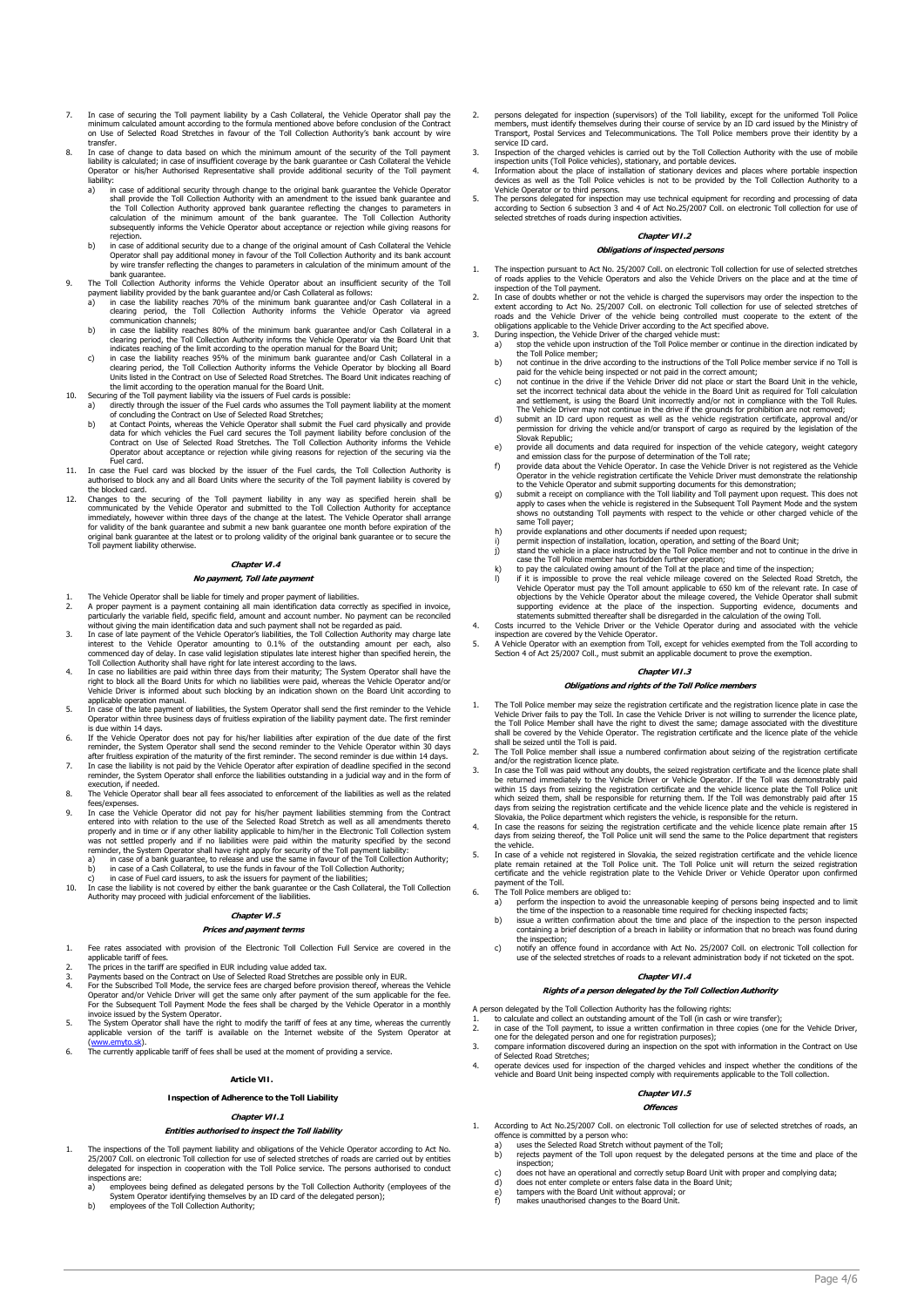- 2. The offences are handled by the Toll Police member in a ticketing procedure on the spot or by
- administrative authorities pursuant to specific procedures.<br>3. Evidence on offences in the field of the Toll payment is provided by the System Operator with the use of<br>technical devices and employees of the System Operator
- inspection service. 4. The fact whether a penalty was or was not paid for any Toll offence in the ticketing procedure or forwarded to an administrative authority is, without prejudice to liability for the payment of an outstanding Toll, on the spot during inspection as well as the authorisation of the Toll Police member to<br>prohibit any further drive of the vehicle before payment of the Toll.

#### **Chapter VII.6**

### **Payment methods on the spot during inspection**

- 1. Calculation and amount of the outstanding Toll for cases where a vehicle does not have a Board Unit
- installed or the Board Unit is not functioning shall be performed and determined by a person authorised<br>by the Toll Collection Authority on the spot in compliance with a specific tariff rate published on the<br>Internet webs
- of the System Operator ([www.emyto.sk](http://www.emyto.sk/)).<br>3. If the emission class of a vehicle cannot be ascertained from the technical certificate, vehicle registration certificate or similar document submitted by the Vehicle Operator or Vehicle Driver on the spot of inspection, the emission class shall be determined from a table published on the Internet website of the
- System Operator (<u>www.emyto.sk</u>).<br>If the emission class cannot be determined as said above, the Euro 0 emission class is determined in the<br>sense of the Toll Rules by the Poson delegated by the Toll Collection Authority.<br>Th
- paid by the Vehicle Operator on the spot in cash, by bank or Fuel card.<br>5. In case the amount calculated or prescribed on the spot of inspection is not paid, the same outstanding<br>Toll payment can be effected on a Contact o

### **Chapter VII.7**

# **Inspection vehicles**

- 1. The Toll Police members use vehicles of the Toll Police in their service.<br>2. The vehicles of the Toll Police are white with a "Policia" label and 1
- <span id="page-4-0"></span>2. The vehicles of the Toll Police are white with a "Polícia" label and fitted with a device for signalling a<br>direction of travel or an instruction for stopping of a vehicle being controlled by the Toll Police Member.<br>For 3. The Toll Police Members are particularly responsible for the preferential and immediate inspection of vehicles, especially according to the commands from a delegated person and where the technical devices of the Electronic Toll System reveal a suspicion of breach of any of the obligations pursuant to the act on<br>electronic Toll collection for use of selected stretches of roads or the Toll Rules decree. The Toll Police<br>member

#### **Article VIII.**

#### **Communication Channels**

**Chapter VIII.1**

# **Customer services**

The System Operator provides the Customer services covering particularly the Vehicle Operator and Vehicle Driver service processes via the Contact and Distribution Points, Customer line and electronic channels,

- especially<br>a)<br>b) entering into the Contract on Use of Selected Road Stretches including acceptance of collaterals; b) registration of vehicles; c) provision/receipt of the Board Units;
	- c) provision/receipt of the<br>d) receiving of payments;
	-
	- e) returning of collaterals;<br>f) lodging and settling of
	- f) lodging and settling of complaints; g) drafts, production and distribution of POS materials g) drafts, production and d<br>h) provision of information.

# **Chapter VIII.2**

# **Contact Point**

A Contact Point provides the Vehicle Operator the following customer services with respect to the Contract on Use of Selected Road Stretches:<br>a) entering, change t

- a) entering, change to or termination of the Contract on Use of Selected Road Stretches in the<br>Subscribed Toll Mode and registration of vehicles;<br>b) entering, change to or termination of the Contract on Use of Selected Roa
	- Subsequent Toll Payment Mode and registration of vehicles, including receiving of Cash Collaterals<br>
	or bank guarantees as a security of potential future claims;<br>
	c) receipt of payment for the Toll in the Subscribed Toll Mo
	-
	-
	-
	-
	-
	- h) receipt of reports on technical problems;<br>i) lodging and settling of complaints, impulses and grievances;<br>j) provision of information about settlement details, making duplicates of bills, resolving of questions<br>related
	-

# **Chapter VIII.3**

### **Distribution Point**

- 1. A Distribution Point provides the Vehicle Operator and Vehicle Driver the following customer services with respect to the Contract on Use of Selected Road Stretches:<br>a) entering, change to or termination of the Contract on Use of Selected Road Stretches in the<br>Subscribed Toll Mode and registration of vehicles;
	-
	- b) receipt of credit payment for the Toll in the Subscribed Toll Mode;<br>b) receipt of credit payment for the Toll in the Subscribed Toll measurement
	- c) return of an unused subscribed Toll in cash up to maximum amount of EUR 100;<br>d) receipt of the Toll supplement payment;<br>e) consultancy services in the field of Electronic Toll Collection;<br>f) receipt of reports on techni
	-
	- d) receipt of the Toll supplement payment; e) consultancy services in the field of Electronic Toll Collection; f) receipt of reports on technical problems;
	-
	- g) lodging of complaints, impulses and grievances;<br>h) provision of information materials. provision of information materials.
- 2. The Distribution Point cannot be used for conclusion, change or other amendment to the Contract on Use of Selected Road Stretches in the Subsequent Toll Payment Mode.
	-

### **Chapter VIII.4 Customer line**

- 1. The Customer line (call centre) provides the Vehicle Operator and Vehicle Driver the following customer services with respect to the Contract on Use of Selected Road Stretches:<br>
a) provision of information from the list of Toll transactions;<br>
b) consultancy services in the field of Electronic Toll Collection; a) provision of information from the list of Toll transactions;
	-
	-
	-
	- b) consultancy services in the field of Electronic Toll Collection;<br>c) receipt of reports on technical problems;<br>d) lodging of complaints, impulses and grievances;<br>e) provision of information about settlement details, maki related to the settlement; f) receipt of applications for information POS materials, duplicates of bills, list of Toll transactions by
	- mail or e-mail;
- 2. Identification of the Vehicle Operator and/or Vehicle Driver of the vehicle:<br>Confidential information, personal data and detailed information related to a specific account of the<br>Vehicle Operator is provided only after
- 

#### **Chapter VIII.5**

#### **Internet website**

- 1. The Internet website of the System Operator ([www.emyto.sk](http://www.emyto.sk/)) provides the following customer services to the Vehicle Drivers with respect to their Contract on Use of Selected Road Stretches:
	- a) listing of Toll transactions on screen, for print, as a CSV file for download;<br>b) sending a report about technical problems;
	-
	- b) sending a report about technical problems;<br>c) lodging of complaints, impulses and grievances as well as progress information;<br>d) provision of information about details of the settlement;<br>e) pinting of duplicates of bill
	-
	-
- 2. Some customer services available through the user Internet website require logging in using a username
- and access password used to protect information against misuse by unauthorised parties. 3. Following conclusion of the Contract on Use of Selected Road Stretches the System Operator shall deliver, upon the request of the Vehicle Operator, the login information and password for logging into the Internet portal. The system Operator shall adopt and implement any and all security measures to protect.<br>The confid
- 
- person must specifically be authorised for acceptance and use thereof.<br>The usernames and access passwords are not transferable. The Vehicle Operator shall be responsible for<br>adoption of any and all security measures requir the Vehicle Operator to the user Internet website.<br>In case damage occurred to the System Operator due to a breach of the provisions contained in this
- 
- 5. In case damage occurred to the System Operator due to a breach of the provisions contained in this chapter, the Vehicle Operator shall be liable for compensation to the full extent.<br>In case the Vehicle Operator shall be

#### **Article IX.**

# **Complaints Procedures**

# **Chapter IX.1**

# **General provisions and terms**

- 1. The Complaints procedures define the legal relationships between the Toll Collection Authority and Vehicle Operator and/or Vehicle Driver who is a consumer in the case of complaints related to the correctness and quality of the Electronic Toll Collection Full Service provided to the Vehicle Operator and/or Vehicle Driver.
- 
- 2. The Complaints procedures shall particularly be governed by:<br>
a) provisions of Section 499 of Act No. 40/1964 Coll., the Civil Code, as amended;<br>
b) Act No. 250/2007 Coll. on consumer protection and on changes to the Ac
- 3. For the purposes of this Complaints procedure, a complaint means a right applied by the Vehicle Operator for responsibilities of errors in the services rendered by the Toll Collection Authority, which require a certain
- 4. The Complaints procedure is visibly displayed at Contact and Distribution Points where the services are rendered to the Vehicle Operator and is also available on the Internet website of the Toll Collection Authority and System Operator (www.

# **Chapter IX.2**

#### **Place of lodging a complaint**

In the sense of this Complaints procedure, the Vehicle Operator or Authorised Representative delegated to act<br>in the matter of the complaint (hereinafter referred to as the "Authorised Representative") may lodge a<br>complain

- 
- a) in writing to the registered office of the System Operator;<br>b) personally at any Contact or Distribution Point, whereas the complaint must be lodged in writing; c) by secured connection on the Internet website of the Toll Collection Authority and System
	- Operator;

7. The System Operator reserves right not to accept the complaint:<br>a) if not lodged in the way and in a place as requested in

d) by phone via the Customer line.

## **Chapter IX.3**

## **The ways of lodging and settling of the complaint**

- 1. The complaint may be lodged exclusively using a form prepared by the System Operator for this purpose<br>or filling in the form available on the Internet website of the System Operator. Forms for lodging a<br>complaint are av
- 
- support of the complained inconsistency must be attached thereto.<br>The complaint shall be regarded as lodged on the day of delivery of the written complaint to the mail<br>room at the registered office of the System Operator o

termination of the phone call.<br>The Vehicle Operator has the right to lodge a claim within 30 days of the day he became aware of the<br>fact being the grounds of the complaint. In case the grounds for the complaint were known

6. Lodging a complaint means:

- a) when delivered by mail date of delivery of the complaint to the mail room at the registered office
- 
- of the System Operator (post stamp, date of mail received);<br>
b) when delivered personally to a Contact or Distribution Point the next business day following the<br>
day of receiving the complaint by the Contact or Distribut

if not lodged in the way and in a place as requested in this Complaints procedure or within the<br>specified deadline;<br>b) if incomplete or ambiguous and the Vehicle Operator does not provide information and documents<br>b) requi

Page 5/6

information is required in case of a complaint by phone.

**Chapter IX.4 Term for settlement of the complaint**